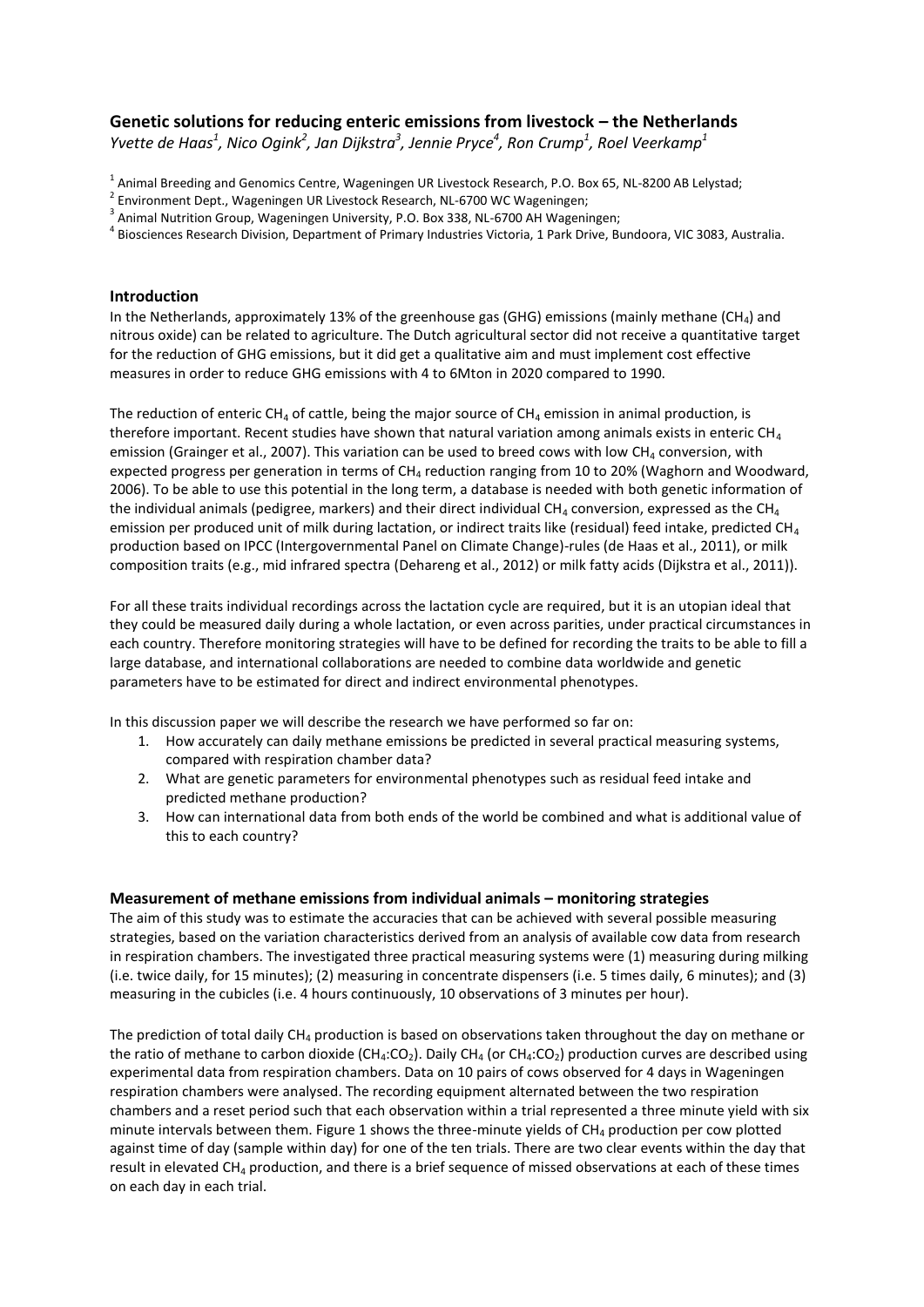

**Figure 1.** Three-minute methane yield against time of day within trial. Colours relate to observations on different days within the trial.

For direct CH<sub>4</sub> emission, calculated accuracies were 0.85, 0.89 and 0.96, respectively. However, under practical conditions full collection of CH<sub>4</sub> output of individual cows may be technically complicated and costly. Thus, we also investigated the accuracies that can be achieved by measuring the ratio  $CH_4:CO_2$ , which were 0.31, 0.33 and 0.39, respectively. Daily CH<sub>4</sub> production can be predicted reasonably accurate by collecting samples of all cows during twice daily milking. This opens up the possibility of creating a large database of individual  $CH<sub>4</sub>$ emission phenotypes for the identification of suitable indicator traits for the genetic merit of  $CH_4$  production.

#### **Estimation of genetic parameters – residual feed intake and predicted methane emission**

Mitigation of enteric  $CH_4$  emission in ruminants has become an important area of research, because accumulation of CH<sub>4</sub> is linked to global warming. Nutritional and microbial opportunities to reduce CH<sub>4</sub> emissions have been extensively researched, but little is known on using the natural variation to breed for animals with lower CH<sub>4</sub> yield [\(Wall et al., 2010\)](#page-3-5). Measuring CH<sub>4</sub> emission rates directly from animals is difficult and hinders direct selection on reduced  $CH<sub>4</sub>$  emission. However, improvements can be made through selection on associated traits (e.g. residual feed intake [\(Verbyla et al., 2010\)](#page-3-6)), or through selection on CH<sub>4</sub> predicted from feed intake and diet composition [\(de Haas et al., 2011\)](#page-3-2). The objective was to establish phenotypic and genetic variation in both residual feed intake (RFI) and predicted  $CH_4$  emission (PME) to demonstrate the genetic basis of feed efficiency and predicted  $CH_4$  production, and the potential use of genomic selection to facilitate the inclusion of environmental phenotypes in selection programmes.

Experimental data were used, and records on daily feed intake, weekly live weights and weekly milk productions were available from 588 heifers. Residual feed intake (MJ/d) is the difference between net energy intake and calculated energy requirements for maintenance as a function of live weight and for fat and protein corrected milk production. Predicted methane emission in grams per day (PME) is 6% of gross energy intake (method of International Panel on Climate Change (IPCC)) corrected for energy content of methane (55.65  $kJ/g$ ).

**Table 1.** The estimated heritability (on diagonal), phenotypic correlation (above diagonal) and genetic correlation (below diagonal) for two environmental phenotypes: residual feed intake and predicted methane emission

|                                  | RFI  | PMF  |
|----------------------------------|------|------|
| Residual feed intake (RFI)       | 0.40 | በ 72 |
| Predicted methane emission (PME) | 0.32 | 0.35 |

The estimated heritabilities for PME and RFI were 0.35, and 0.40, respectively (Table 1). The positive genetic correlation between RFI and PME indicated that cows with lower RFI have lower PME as well. Hence, it seems possible to decrease methane production of a cow by selecting more efficient cows, and the genetic variation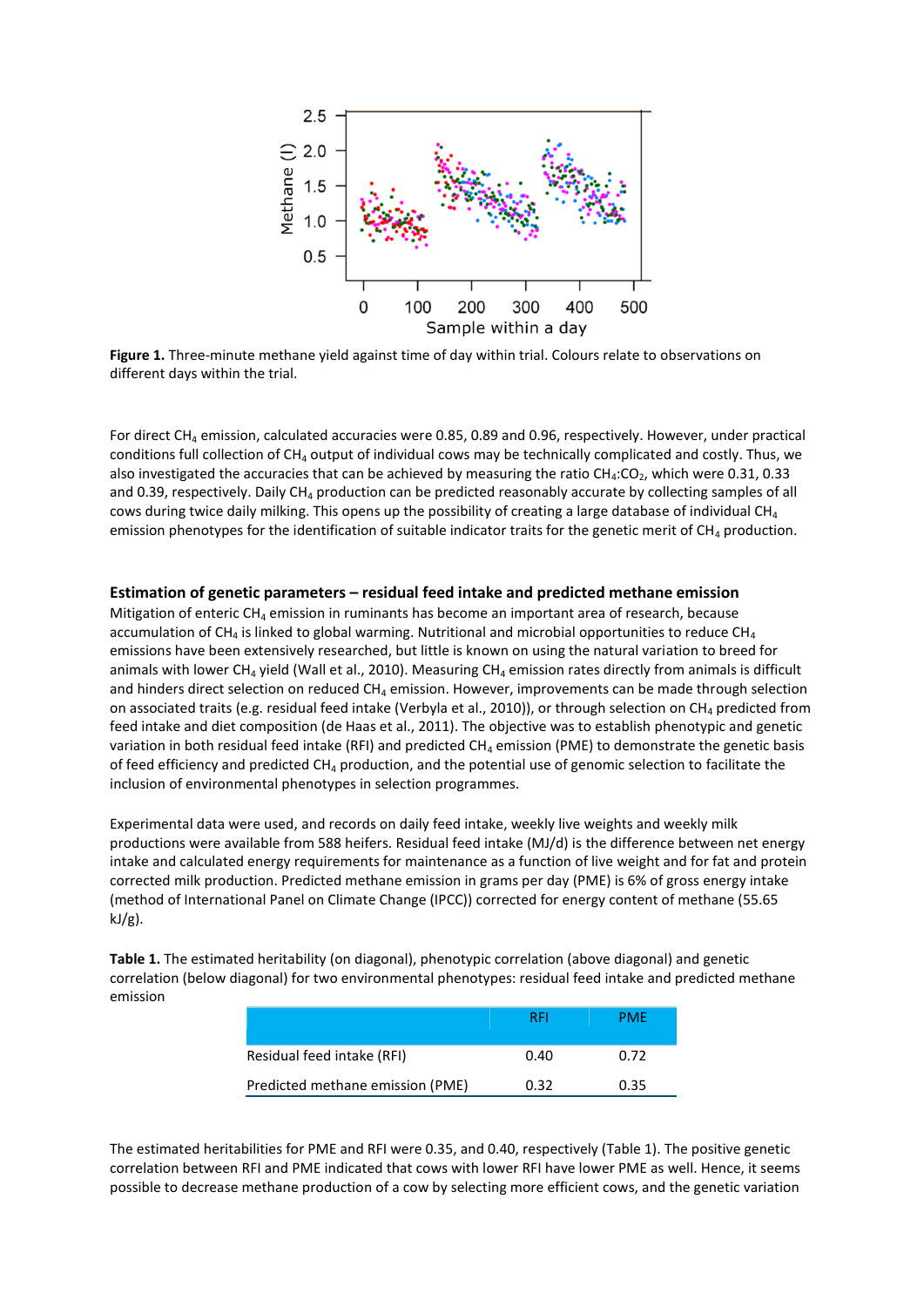suggests that reductions of the order of 11 to 26% in 10 years are theoretically possible, and in a genomic selection program even higher [\(de Haas et al., 2011\)](#page-3-2). For both environmental phenotypes (RFI and PME) the genomic model produced breeding values with reliability double, or even triple, that of the breeding values produced by the polygenic model (Table 2).

**Table 2.** Reliabilities of estimated breeding values (EBV) based on pedigree information only, and direct genomic values (DGV) based on both pedigree and marker (SNP) information for two environmental phenotypes: residual feed intake (RFI) and predicted enteric methane emission (PME)

|                | RFI  | <b>PME</b> |
|----------------|------|------------|
| Pedigree       | 0.14 | 0.04       |
| Pedigree + SNP | 0.27 | 0.14       |

Several uncertainties still exist with these environmental phenotypes, for example related to the lack of true methane measurements. In Denmark [\(Lassen et al., 2012\)](#page-3-7) they are measuring individual methane emissions of dairy cattle during milking, and in the Netherlands we will start collecting data with the same equipment in July 2012. However, to overcome the limitations of recording and to predict the biological consequences of selection, an international effort is required to bring together data on feed intake and CH<sub>4</sub> of dairy cows.

## **Role of genomic selection in mitigating enteric methane emissions – international collaboration**

Environmental phenotypes are difficult to measure on a large scale in each country. A number of countries have started to record dry matter intake (DMI) data, but not enough records are available to get accurate breeding values for this trait to be used in their national breeding programme. One way to obtain estimated breeding values (EBVs) in a population is to use genomic selection [\(Meuwissen et al., 2001\)](#page-3-8), where phenotypes, such as DMI, are measured in a subset of the population and genomic predictions are calculated for other animals that have genotypes, but no phenotypes. While this approach is appealing, allowing industry wide selection for improved efficiency, the size of the reference populations from which the genomic prediction equations are derived are currently too small within each country, to achieve satisfactory levels of accuracy of genomic breeding values [\(Verbyla et al., 2010\)](#page-3-6). One way to increase the accuracy of the genomic prediction is to combine datasets from multiple populations. Challenges when combining phenotypes from several countries include genotype by environment (GxE) interactions and differences in trait definitions. A multi-trait model can handle traits that are measured in different environments as separate traits, and therefore treat both the GxE interaction and differences in trait definitions properly. The aim of this study was therefore to estimate the accuracy of genomic prediction for DMI, when analysed together in a single-trait run, or in a multi-trait run, using both Australian data on growing heifers and European data on lactating heifers.

In total, DMI records were available on 1801 animals; 843 AU growing heifers with records on DMI measured over ±70 days at 200 days of age [\(Williams et al., 2011;](#page-3-9) [Pryce et al., 2012\)](#page-3-10), 359 UK and 599 NL lactating heifers with records on DMI during the first 100 days in milk [\(Banos et al., 2012;](#page-3-11) [Veerkamp et al., 2012\)](#page-3-12). The genotypes used in this study were obtained from the Illumina Bovine 50k chip. The AU, UK and NL genomic data were matched using the SNP name. Quality controls were applied by carefully comparing the genotypes of 40 bulls that were available in each dataset. This resulted in a total of 30,949 SNPs being used in the analyses. Genomic predictions were estimated with genomic REML (G-REML), using ASReml [\(Gilmour et al., 2009\)](#page-3-13).

The accuracy of genomic prediction was evaluated in 11 validation sets. The reference set (where animals had both DMI phenotypes and genotypes) were either within AU or Europe (UK and NL), or with a multi-country reference set consisting of all data except the validation set. When DMI for each country was treated as the same trait, using a multi-country reference set increased the accuracy of genomic prediction for DMI for UK, but not for AU and NL (Table 3). Extending the model to a bivariate (AU-EU) or trivariate (AU-UK-NL) model increased the accuracy of genomic prediction for DMI in all countries [\(de Haas et al., 2012\)](#page-3-14). Highest accuracies were estimated for all countries when data was analysed with a trivariate model, with increases of up to 5.5%.